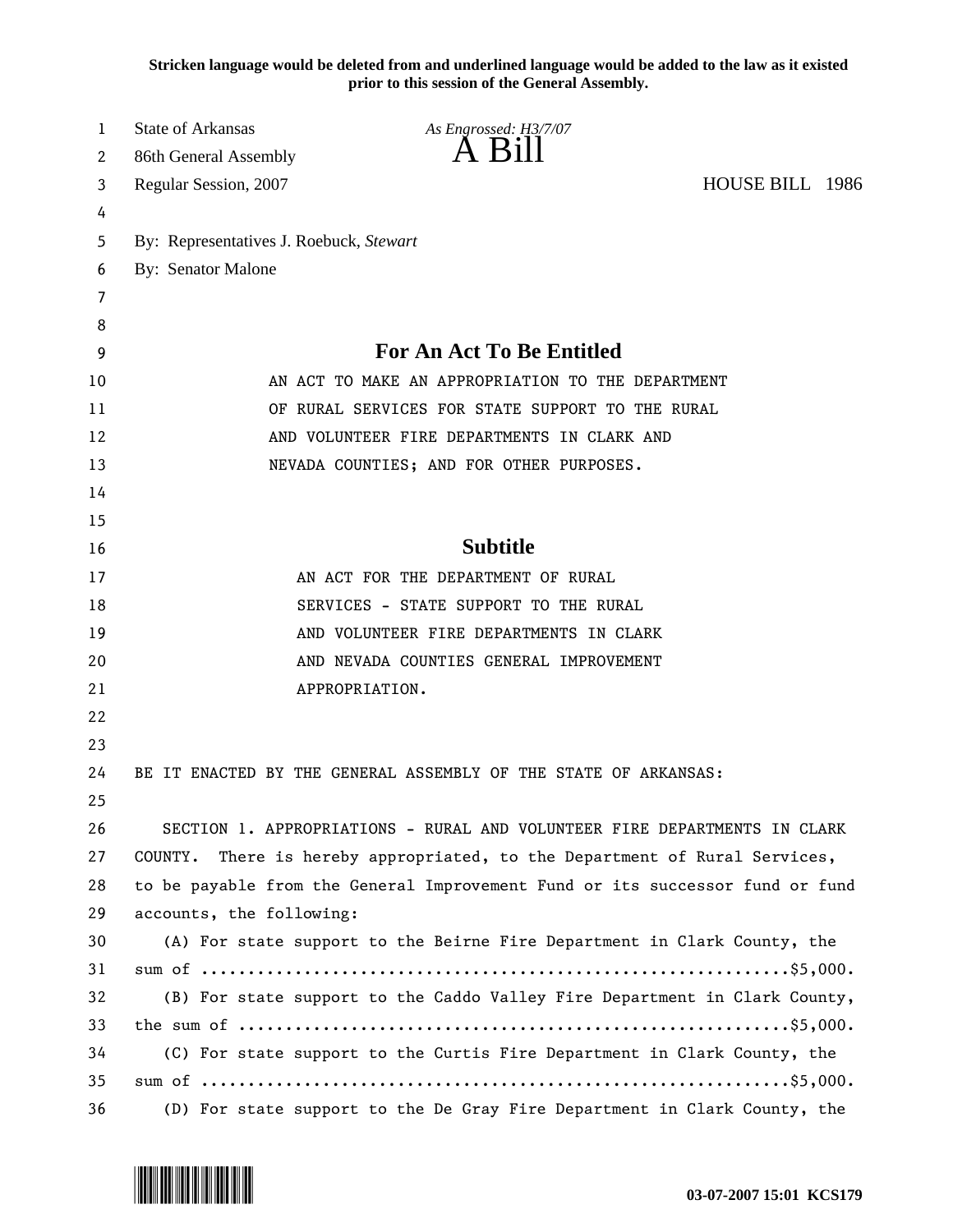| $\mathbf{1}$ |                                                                               |
|--------------|-------------------------------------------------------------------------------|
| 2            | (E) For state support to the East Clark County Fire Department in Clark       |
| 3            |                                                                               |
| 4            | (F) For state support to the Gum Springs Fire Department in Clark County,     |
| 5            |                                                                               |
| 6            | (G) For state support to the Hollywood Fire Department in Clark County,       |
| 7            |                                                                               |
| 8            | (H) For state support to the Kansas Community Fire Department in Clark        |
| 9            |                                                                               |
| 10           | (I) For state support to the Okolona Fire Department in Clark County, the     |
| 11           |                                                                               |
| 12           | (J) For state support to the Whelan Springs Fire Department in Clark          |
| 13           |                                                                               |
| 14           | (K) For state support to the Alpine Volunteer Fire Department in Clark        |
| 15           |                                                                               |
| 16           | (L) For state support to the Amity Fire Department in Clark County, the       |
| 17           |                                                                               |
| 18           |                                                                               |
| 19           | SECTION 2. APPROPRIATIONS - RURAL AND VOLUNTEER FIRE DEPARTMENTS IN NEVADA    |
| 20           | COUNTY. There is hereby appropriated, to the Department of Rural Services,    |
| 21           | to be payable from the General Improvement Fund or its successor fund or fund |
| 22           | accounts, the following:                                                      |
| 23           | (A) For state support to the Redland Volunteer Fire Department in Nevada      |
| 24           |                                                                               |
| 25           | (B) For state support to the Emmet Volunteer Fire Department in Nevada        |
| 26           |                                                                               |
| 27           | (C) For state support to the Fairhills Volunteer Fire Department in Nevada    |
| 28           |                                                                               |
| 29           |                                                                               |
| 30           | APPROPRIATIONS - RURAL AND VOLUNTEER FIRE DEPARTMENTS IN<br><i>SECTION 3.</i> |
| 31           | HOWARD COUNTY. There is hereby appropriated, to the Department of Rural       |
| 32           | Services, to be payable from the General Improvement Fund or its successor    |
| 33           | fund or fund accounts, the following:                                         |
|              |                                                                               |
| 34           | (A) For state support to the Dierks Fire Department in Howard County, the     |
| 35           |                                                                               |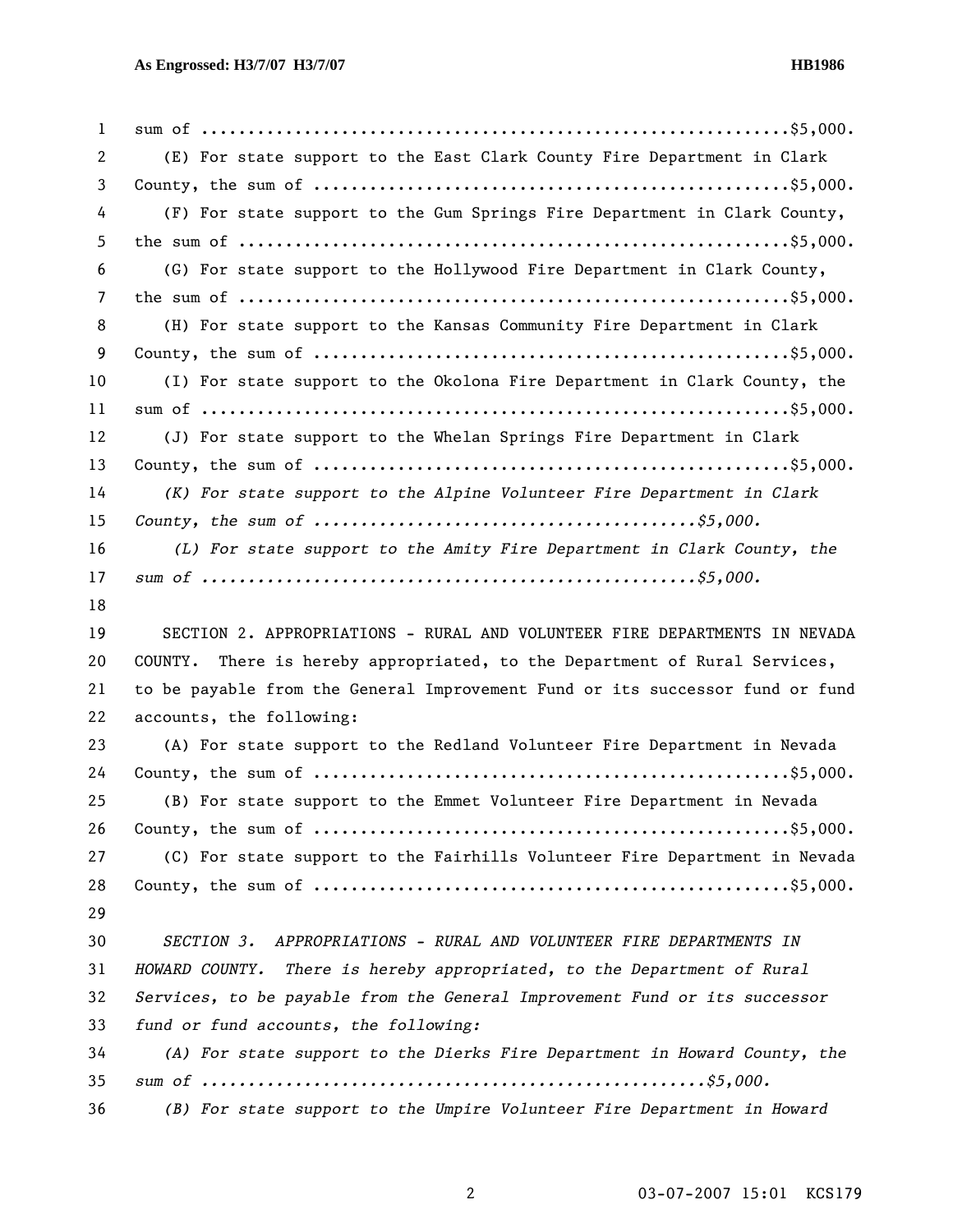| 1              |                                                                               |
|----------------|-------------------------------------------------------------------------------|
| 2              | (C) For state support to the Athens Volunteer Fire Department in Howard       |
| 3              |                                                                               |
| 4              | (D) For state support to the Centerpoint Volunteer Fire Department in         |
| 5              |                                                                               |
| 6              |                                                                               |
| $\overline{7}$ | SECTION 4. APPROPRIATIONS - RURAL AND VOLUNTEER FIRE DEPARTMENTS IN PIKE      |
| 8              | COUNTY. There is hereby appropriated, to the Department of Rural Services,    |
| 9              | to be payable from the General Improvement Fund or its successor fund or fund |
| 10             | accounts, the following:                                                      |
| 11             | (A) For state support to the New Hope Volunteer Fire Department in Pike       |
| 12             |                                                                               |
| 13             | (B) For state support to the Nathan Volunteer Fire Department in Pike         |
| 14             |                                                                               |
| 15             | (C) For state support to the Lodi Volunteer Fire Department in Pike           |
| 16             |                                                                               |
| 17             | (D) For state support to the Antoine Volunteer Fire Department in Pike        |
| 18             |                                                                               |
| 19             | (E) For state support to the Murfreesboro Fire Department in Pike County,     |
| 20             |                                                                               |
| 21             | (F) For state support to the Glenwood Fire Department in Pike County, the     |
| 22             |                                                                               |
| 23             | (G) For state support to the Langley Volunteer Fire Department in Pike        |
| 24             |                                                                               |
| 25             | (H) For state support to the Kirby Volunteer Fire Department in Pike          |
| 26             |                                                                               |
| 27             | (I) For state support to the Delight Volunteer Fire Department in Pike        |
| 28             |                                                                               |
| 29             | (J) For state support to the Delight Rural Volunteer Fire Department in       |
| 30             |                                                                               |
| 31             |                                                                               |
| 32             | SECTION 5.<br>APPROPRIATIONS - RURAL AND VOLUNTEER FIRE DEPARTMENTS IN HOT    |
| 33             | SPRING COUNTY. There is hereby appropriated, to the Department of Rural       |
| 34             | Services, to be payable from the General Improvement Fund or its successor    |
| 35             | fund or fund accounts, the following:                                         |
| 36             | (A) For state support to the Bonnerdale Volunteer Fire Department in Hot      |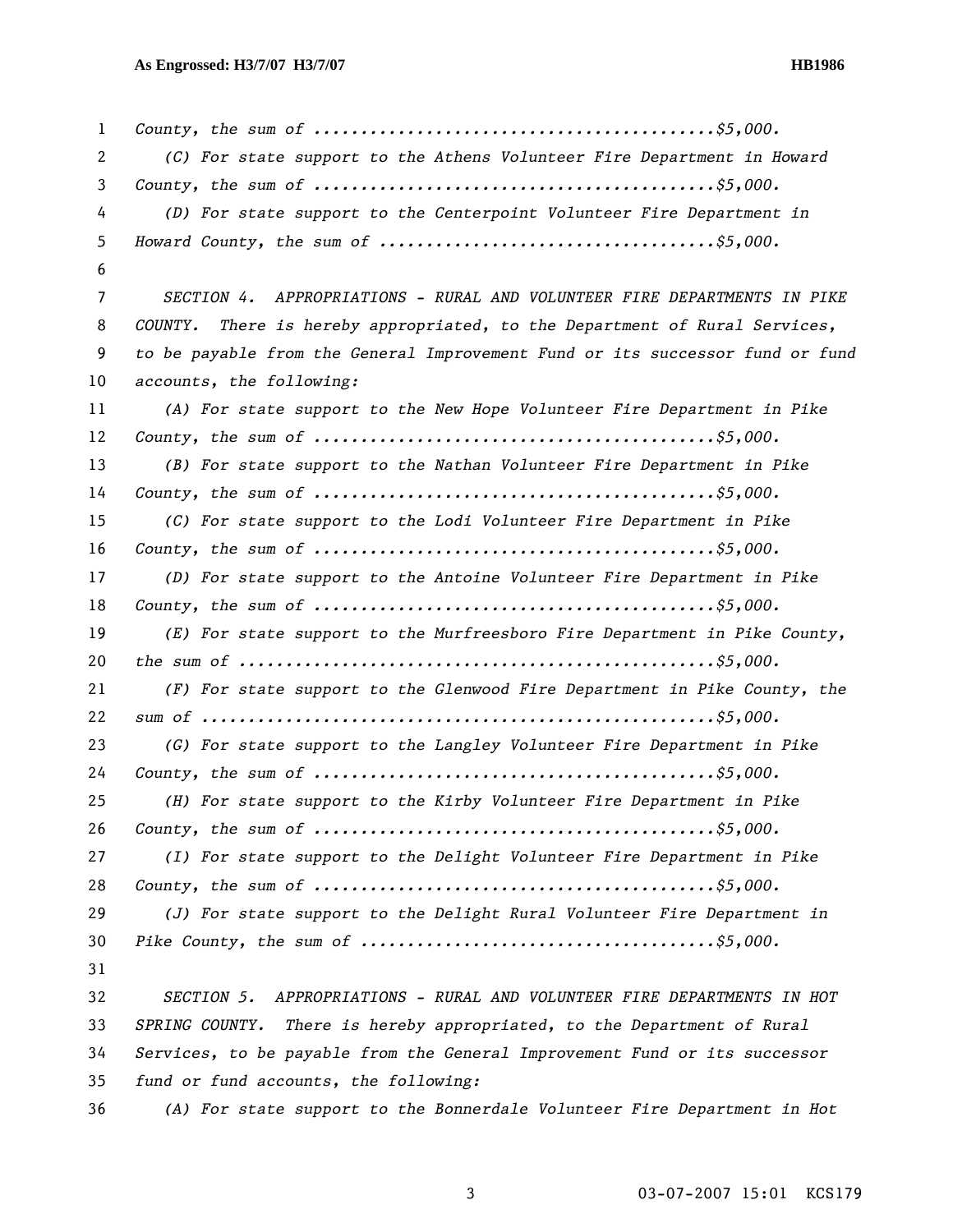*Spring County, the sum of ....................................\$5,000. (B) For state support to the Point Cedar Volunteer Fire Department in Hot Spring County, the sum of ....................................\$5,000.*  4 *SECTION 6. APPROPRIATIONS - RURAL AND VOLUNTEER FIRE DEPARTMENTS IN MONTGOMERY COUNTY. There is hereby appropriated, to the Department of Rural Services, to be payable from the General Improvement Fund or its successor fund or fund accounts, the following: (A) For state support to the Joplin Volunteer Fire Department in Montgomery County, the sum of .................................\$5,000. (B) For state support to the South Fork Center Fire Department in Montgomery County, the sum of .................................\$5,000. (C) For state support to the Caddo Gap Fire Department in Montgomery County, the sum of ............................................\$5,000.*  15 16 SECTION *7*. DISBURSEMENT CONTROLS. (A) No contract may be awarded nor

17 obligations otherwise incurred in relation to the project or projects 18 described herein in excess of the State Treasury funds actually available 19 therefor as provided by law. Provided, however, that institutions and 20 agencies listed herein shall have the authority to accept and use grants and 21 donations including Federal funds, and to use its unobligated cash income or 22 funds, or both available to it, for the purpose of supplementing the State 23 Treasury funds for financing the entire costs of the project or projects 24 enumerated herein. Provided further, that the appropriations and funds 25 otherwise provided by the General Assembly for Maintenance and General 26 Operations of the agency or institutions receiving appropriation herein shall 27 not be used for any of the purposes as appropriated in this act.

28 (B) The restrictions of any applicable provisions of the State Purchasing 29 Law, the General Accounting and Budgetary Procedures Law, the Revenue 30 Stabilization Law and any other applicable fiscal control laws of this State 31 and regulations promulgated by the Department of Finance and Administration, 32 as authorized by law, shall be strictly complied with in disbursement of any 33 funds provided by this act unless specifically provided otherwise by law. 34

35 SECTION *8*. LEGISLATIVE INTENT. It is the intent of the General Assembly 36 that any funds disbursed under the authority of the appropriations contained